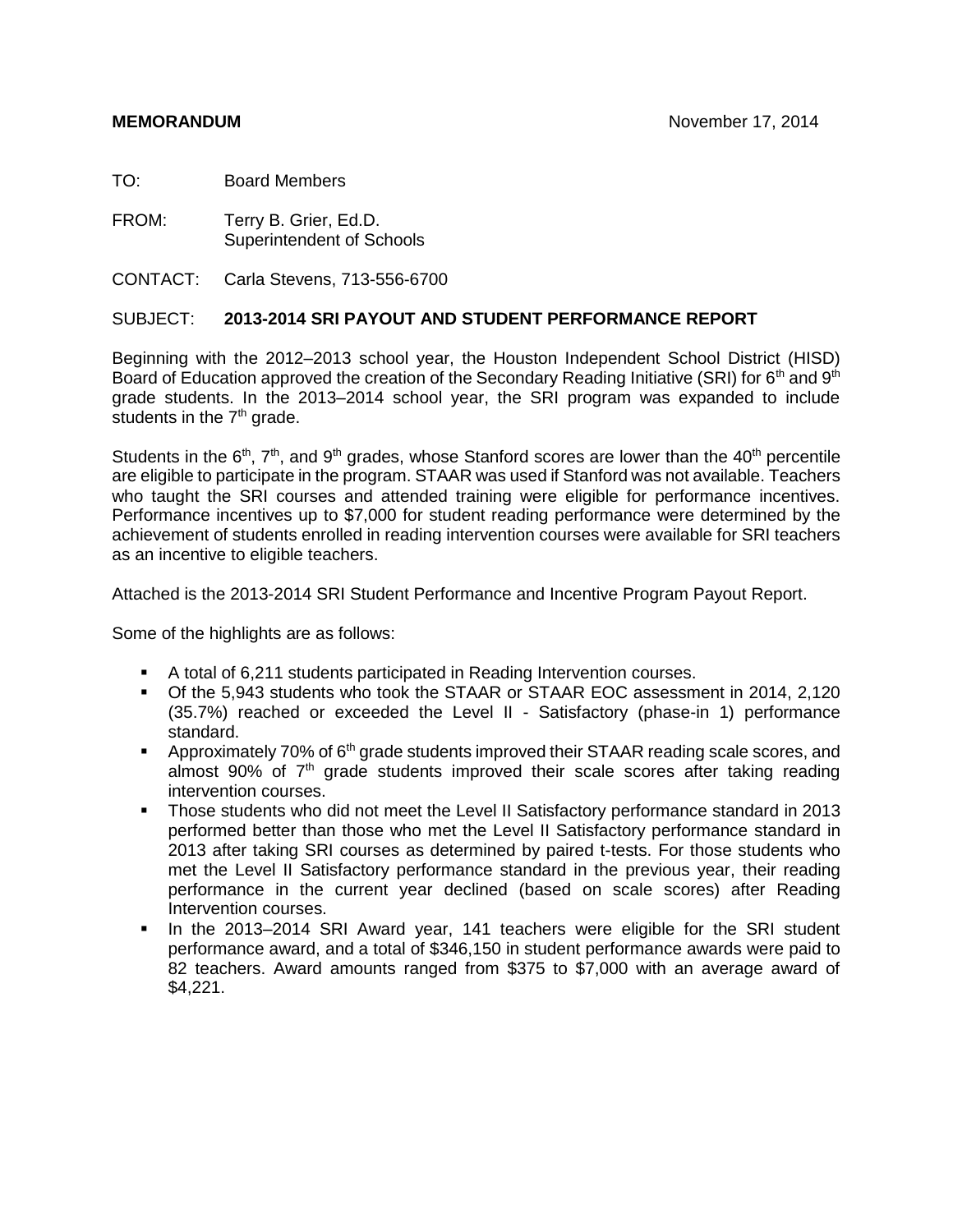#### **Administrative Response:**

Human Resource Department: After review by the Administration, the SRI program with an incentive payout has been discontinued for the 14-15 school year.

Tung B. Guin

**Attachment** 

cc: Superintendent's Direct Reports Chief School Officers School Support Officers **Principals**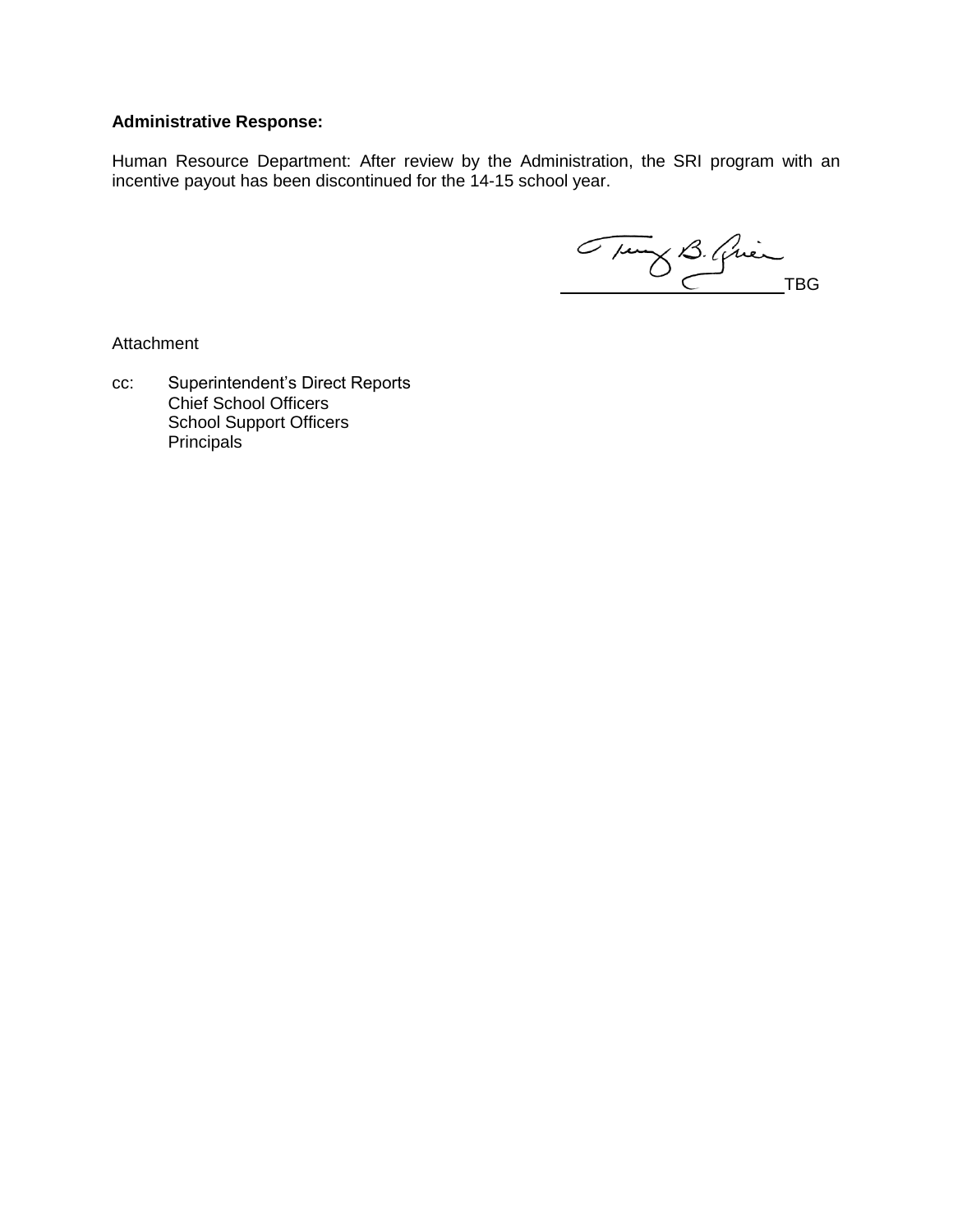#### **Houston Independent School District**

## **RESEARCH** Educational Program Report

**SRI Student Performance and Incentive Program Payout Report 2013 – 2014** 

# HISD Research and Accountability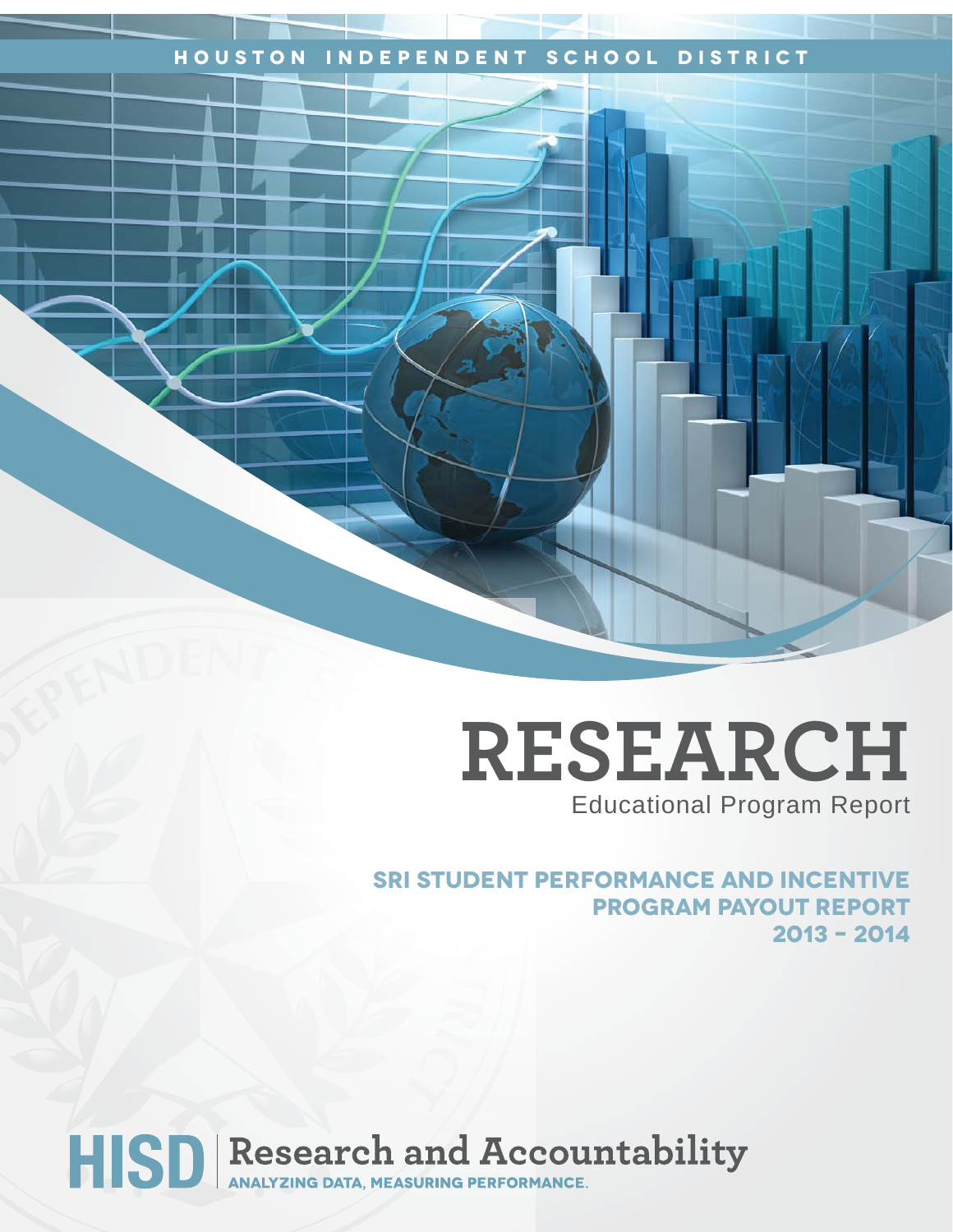

#### **2014 Board of Education**

**Juliet Stipeche President** 

**Rhonda Skillern-Jones** First Vice President

**Manuel Rodriguez, Jr.** Second Vice President

**Anna Eastman Secretary** 

**Wanda Adams** Assistant Secretary

**Michael L. Lunceford Paula Harris Greg Meyers Harvin C. Moore**

**Terry B. Grier, Ed.D.** Superintendent of Schools

**Carla Stevens** Assistant Superintendent Department of Research and Accountability

**Yu-Ting Chang, Ph.D.** Research Specialist

**Elaine Hui** Senior Research Specialist

**Ed La Sage** Research Manager

**Houston Independent School District** Hattie Mae White Educational Support Center 4400 West 18th StreetHouston, Texas 77092-8501

#### **www.HoustonISD.org**

It is the policy of the Houston Independent School District not to discriminate on the basis of age, color, handicap or disability, ancestry, national origin, marital status, race, religion, sex, veteran status, political affiliation, sexual orientation, gender identity and/or gender expression in its educational or employment programs and activities.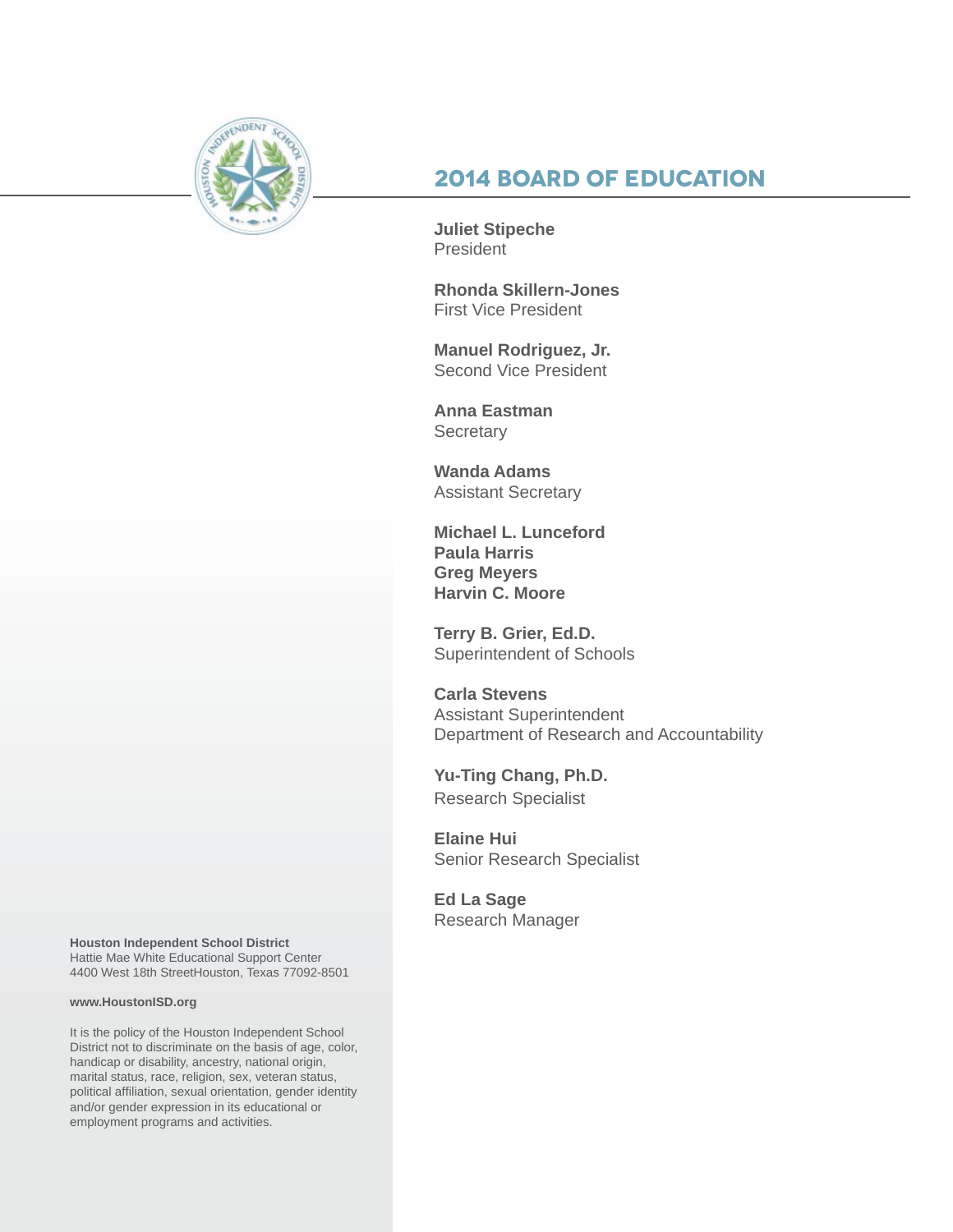### **2013-2014 SRI Student Performance and Incentive Program Payout Report**

#### **Executive Summary**

#### **Program Description**

Beginning with the 2012–2013 school year, the Houston Independent School District (HISD) Board of Education approved the creation of the Secondary Reading Initiative (SRI) for  $6<sup>th</sup>$  and  $9<sup>th</sup>$ grade students. In the 2013–2014 school year, the SRI program was expanded to include students in the  $7<sup>th</sup>$  grade.

Students in the  $6<sup>th</sup>$ ,  $7<sup>th</sup>$ , and  $9<sup>th</sup>$  grades, whose Stanford scores are lower than the  $40<sup>th</sup>$  percentile are eligible to participate in the program. STAAR was used if Stanford results were not available. Performance incentives up to \$7,000 for student reading performance determined by the achievement of students enrolled in reading intervention courses were available as an incentive for eligible SRI teachers.

This report focuses on the SRI teacher incentives provided to SRI teachers as well as student performance in the 2013–2014 school year.

#### **Purpose of the Report**

- 1. This report describes SRI award payout distribution for eligible teachers during the 2013–2014 school year.
- 2. This report presents the students' reading performance after taking Reading Intervention courses during the 2013–2014 school year.
- 3. This report, in part, informs the SRI Award Program Advisory Committee in the development of future award models.

#### **Highlights**

- 1. A total of 6,211 students participated in Reading Intervention courses:
	- $\circ$  2,047 6<sup>th</sup> graders,
	- $\circ$  1,971 7<sup>th</sup> graders, and
	- $\circ$  2,193 9<sup>th</sup> graders.
- 2. Of the 6,211 participating students, 5,943 students (95.7%) took either the STAAR Reading assessment (regular and modified versions) or the STAAR English I EOC assessment (regular and modified versions) in 2014.
- 3. Among those students who took the STAAR or STAAR EOC assessment in 2014, 2,120 (35.7%) reached or exceeded the Level II - Satisfactory (phase-in 1) performance standard. The percentages to reach or exceed Level II were
	- $\circ$  41.4% of 6<sup>th</sup> graders in 2014,
	- $\circ$  37.7% of 7<sup>th</sup> graders in 2014, and
	- $\circ$  28.3% of 9<sup>th</sup> graders in 2014.
- 4. Approximately 70% of 6<sup>th</sup> grade students improved their STAAR reading scale scores, and almost 90% of 7<sup>th</sup> grade students improved their scale scores after taking reading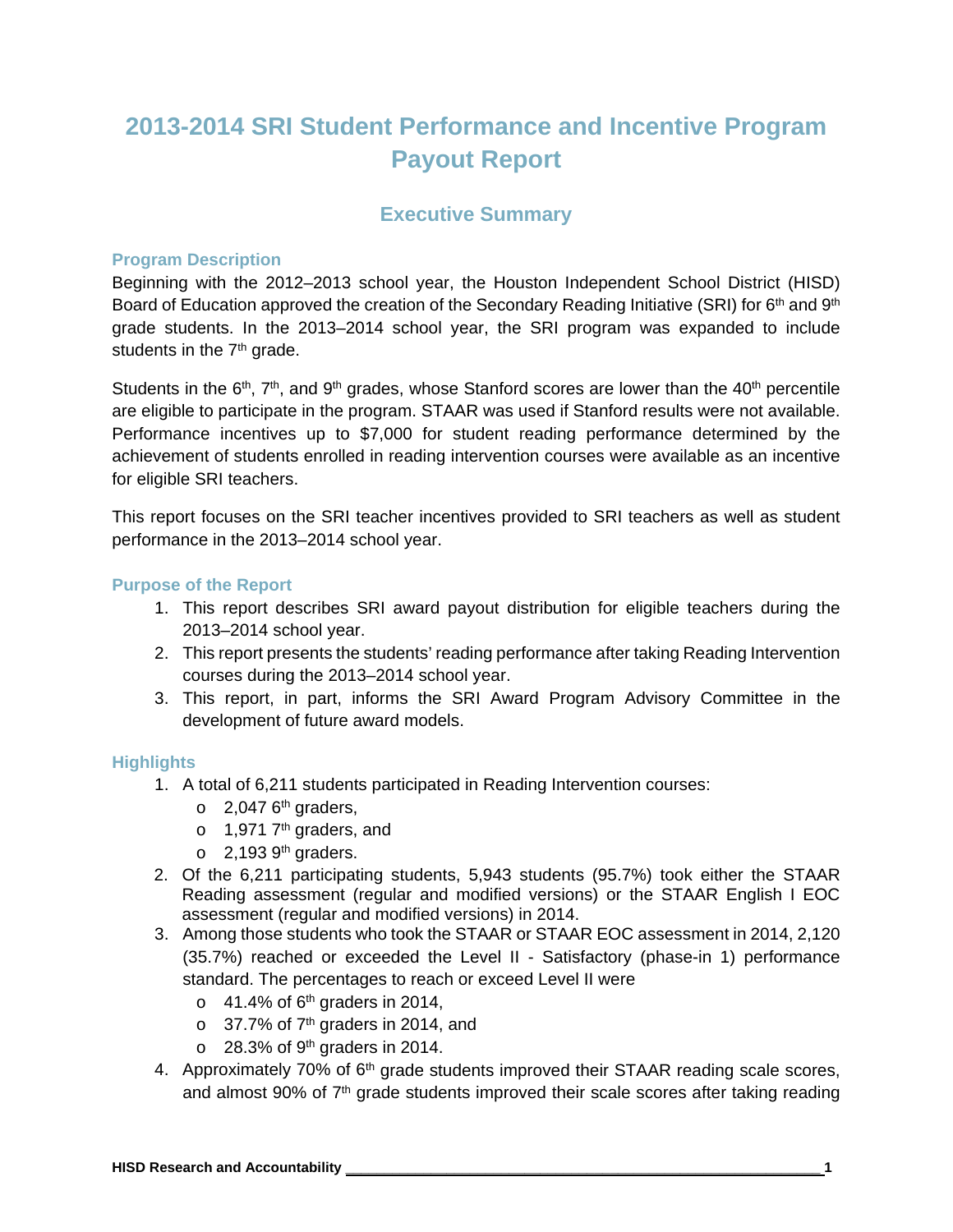intervention courses.

- 5. For those students meeting the STAAR Reading Level II Satisfactory performance standard in 2013 but did not meet the standard in 2014 were as follows:
	- $\circ$  42.2% of 6<sup>th</sup> grade students,
	- $\circ$  33.2% of 7<sup>th</sup> grade students, and
	- $\circ$  61.2% of 9<sup>th</sup> grade students.
- 6. For those students who did not meet the Level II Satisfactory performance standard in 2013, and subsequently met or exceeded standards on their 2014 STAAR Reading or STAAR English I EOC are as follows:
	- $\circ$  23.3% of 6<sup>th</sup> grade students,
	- $\circ$  33.0% of 7<sup>th</sup> grade students, and
	- $\circ$  11.2% of 9<sup>th</sup> students.
- 7. Those students who did not meet the Level II Satisfactory performance standard in 2013 performed better than those who met the Level II Satisfactory performance standard in 2013 after taking SRI courses as determined by paired t-tests. For those students who met the Level II Satisfactory performance standard in the previous year, their reading performance in the current year declined (based on scale scores) after Reading Intervention courses.
- 8. In the 2013–2014 SRI Award year, 141 teachers were eligible for the SRI student performance award, and a total of \$346,150 in student performance awards were paid to 82 teachers. Award amounts ranged from \$375 to \$7,000 with an average award of \$4,221.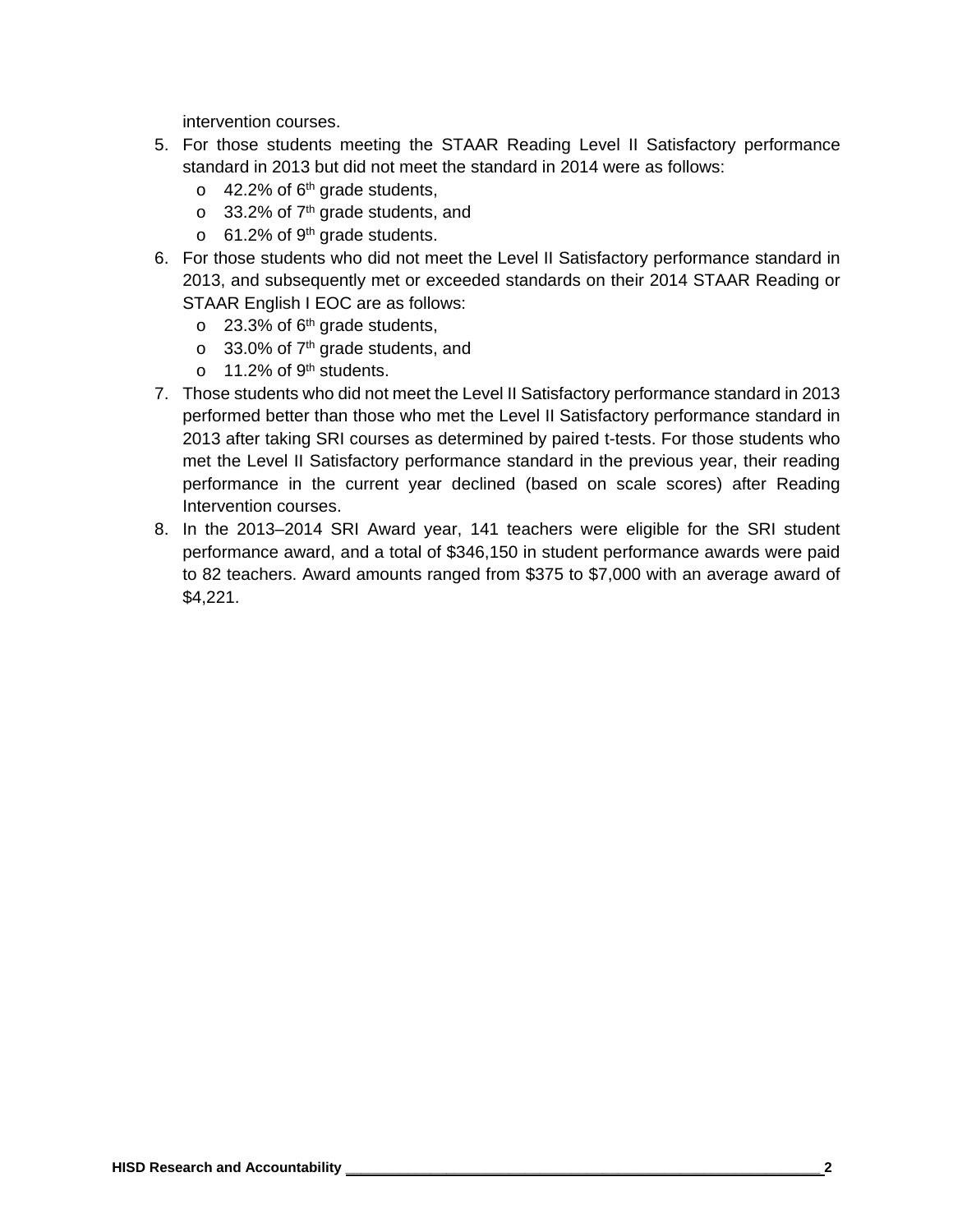#### **Introduction**

In May of 2012, the Houston Independent School District (HISD) Board of Education approved the creation of the Secondary Reading Initiative (SRI) program to target students in the  $6<sup>th</sup>$  and  $9<sup>th</sup>$  grades who were reading below the  $50<sup>th</sup>$  percentile as measured by the Stanford/Aprenda Achievement Test. In the 2013–2014 school year, the SRI program was expanded to include students in the 7<sup>th</sup> grade. Additionally, the criterion to be included in the Reading Intervention courses was made more restrictive (students at less than the  $40<sup>th</sup>$  percentile instead of the  $50<sup>th</sup>$ percentile) to ensure that the students who are receiving these interventions are those students most in need.

Beginning with the 2012–2013 school year, certified teachers on each campus provided supplemental reading classes to these students. SRI provides a teacher Professional Incentive Pay of \$3,000 for teaching selected courses and attending required workshops and professional development activities. Performance Incentive Pay is also available up to \$7,000 for student reading performance determined by the achievement of students enrolled in the  $6<sup>th</sup>$ ,  $7<sup>th</sup>$ , and  $9<sup>th</sup>$ grade Reading Intervention courses. This report focuses on the student performance incentive for SRI teachers and student performance in the 2013–2014 school year.

For the purpose of this program, Reading Intervention courses are defined to be those elective reading courses that have been created as part of the HISD Literacy Initiative to serve students identified as in need of reading intervention in the  $6<sup>th</sup>$ ,  $7<sup>th</sup>$ , and  $9<sup>th</sup>$  grades in 2013–2014. Students were required to enroll in elective Reading Intervention courses during the 2013–2014 school year if they scored below the 40<sup>th</sup> percentile on the Norm Referenced Test (NRT) in the previous year, or if they did not meet the STAAR Reading or STAAR (EOC) English I assessments and did not have prior year NRT data. The NRT used was the Stanford 10 in English or Aprenda 3 in Spanish.

Students were stratified into three groups based on their National Percentile Rank (NPR) of the NRT assessment or District-wide Percentile Rank (PR) of STAAR/EOC if NRT scores were not available:

- Group A students scoring at or below the 15<sup>th</sup> percentile,
- Group B students scoring at the  $16<sup>th</sup>$   $25<sup>th</sup>$  percentiles, and
- Group C students scoring at the  $26<sup>th</sup>$   $39<sup>th</sup>$  percentiles.

Students who were repeating grades were placed into these groups based on their most recent NRT scores for the appropriate grade.

In the 2013–2014 school year, SRI teacher incentives were calculated for each student enrolled in the teacher's Reading Intervention courses. The incentive award was determined by each student's reading performance in 2014 for each student's respective group (Group A, B, or C). The  $6<sup>th</sup>$ ,  $7<sup>th</sup>$ , or  $9<sup>th</sup>$  grade student must have been enrolled in a Reading Intervention course for a minimum of one full semester during the 2013–2014 school year. The student must also have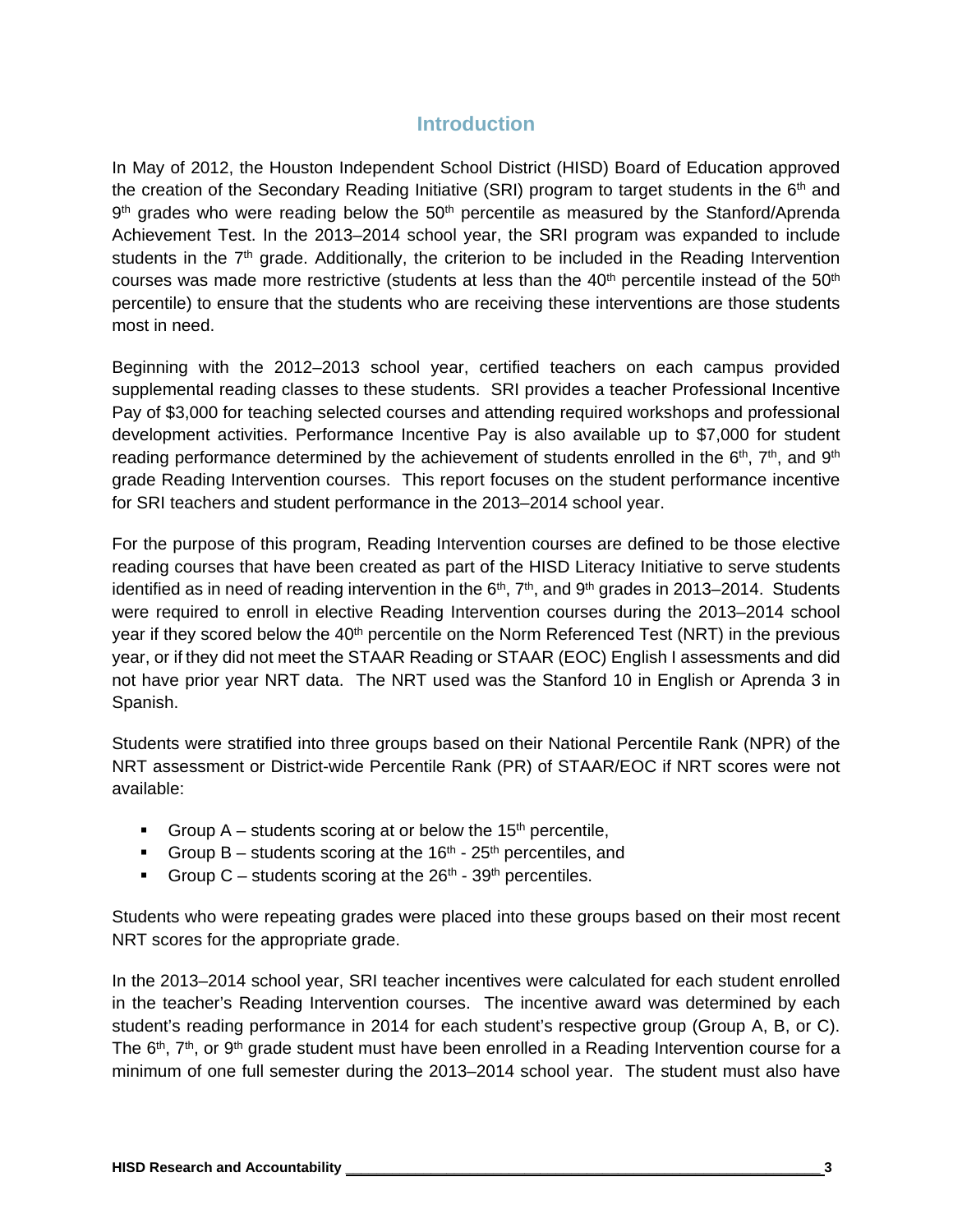taken the STAAR or STAAR Modified Reading ( $6<sup>th</sup>$  and  $7<sup>th</sup>$  grades) or the STAAR or STAAR Modified English I EOC assessment (9<sup>th</sup> grade) in 2014.

Awards were calculated for teachers on a per-student basis for each student whose 2014 STAAR Reading ( $6<sup>th</sup>$  and  $7<sup>th</sup>$  grades) or STAAR English I EOC ( $9<sup>th</sup>$  grade) scale score reached or exceeded the Level II Satisfactory performance standard, which ranged from \$150 to \$750 per student. The total maximum possible student achievement incentive was capped at \$7,000, regardless of the total number of students who were taught by a teacher and who actually obtained a reading score at one of the specified levels (see **Table A** in **Appendix A**). These amounts were selected using historical student data (i.e. STAAR 2013 distribution) and are based on the likelihood of students at each of the given starting points reaching the associated targets (Level II Satisfactory or Level III Advanced). The exact criterion scores associated with Level II Satisfactory and Level III Advanced are provided in **Table B** of **Appendix A**.

#### **Results**

#### **Students' Reading Performance after Taking Reading Intervention Courses**

During the 2013–2014 school year, a total of 6,211 students enrolled in SRI courses. The students were placed into groups according to their 2013 National Percentile Rank (NPR) as assessed by the Stanford Achievement Test or District-wide Percentile Rank (PR) of the STAAR Reading or STAAR English I EOC if their 2013 Stanford NPR data was not available.

- Of the 6,211 students, 2,047 were from  $6<sup>th</sup>$  grade, 1,971 were from  $7<sup>th</sup>$  grade, and 2,193 were from 9th grade (see **Table 1** in **Appendix B**).
- Among the  $6<sup>th</sup>$  grade students, 1,117 (54.6%) were placed into Group A, with scores between 1<sup>st</sup> and 15<sup>th</sup> NPR/PR; 484 (23.6%) were placed into Group B, with scores between 16<sup>th</sup> and 25<sup>th</sup> NPR/PR; and 446 (21.8%) were placed into Group C, with scores between 26th and 39th NPR/PR (see **Figure 1**).
- For the  $7<sup>th</sup>$  grade students, 1,164 (59.0%) were placed into Group A; 457 (23.2%) were placed into Group B; and 350 (17.8%) were placed into Group C.
- For the 9<sup>th</sup> grade students, 907 (41.4%) were placed into Group A; 601 (27.4%) were placed into Group B; and 685 (31.2%) were placed into Group C.
- Group A has the highest percentage of students for each grade level indicating that the SRI program captured those students who had low reading performance and needed additional reading intervention.



#### Figure 1. Percent of Students Enrolled in SRI Course by Grade and Group in 2013-2014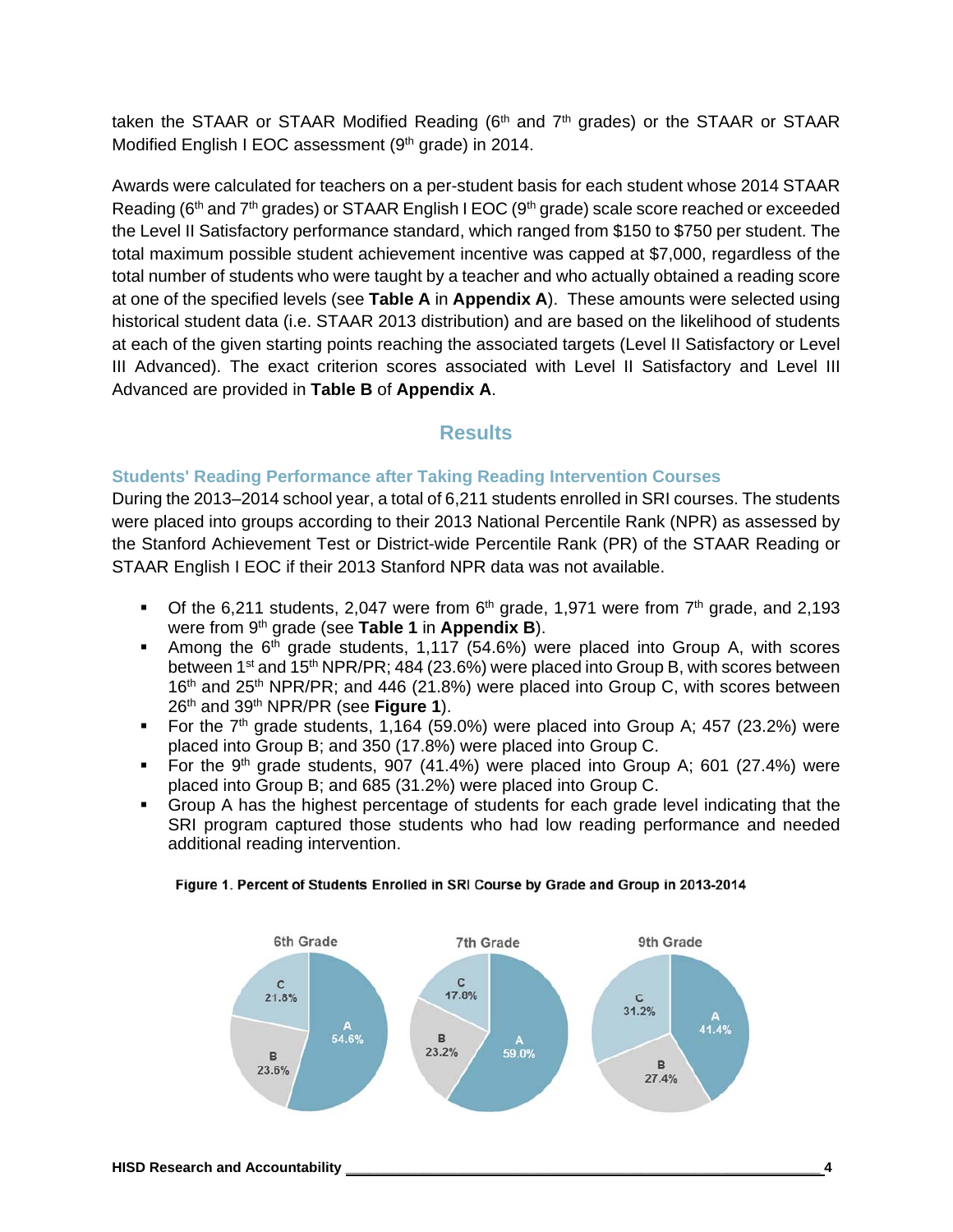Among those who enrolled in Reading Intervention courses, 5,943 students (95.7%) took the STAAR Reading assessment (regular or modified version) hereafter referred to as "STAAR" or the STAAR English I End-of-Course (EOC) (regular or modified version) hereafter referred to as "STAAR EOC" in 2014.

SRI student progress awards were awarded to teachers on a per-student basis for each student whose 2014 STAAR or STAAR EOC scale score reached or exceeded Level II Satisfactory performance (at the phase-in 1 standard). Level II Satisfactory Academic Performance indicates that the student is sufficiently prepared for the next grade level or course. Of the 5,943 tested students, 2,120 (35.7%) reached the Level II standard (see **Table 2** in **Appendix B**).

- For the  $6<sup>th</sup>$  grade students in Group A, 24.5% reached or exceeded the Level II standard, and 52.6% reached or exceeded the Level II standard in Group B. A majority of  $6<sup>th</sup>$  grade students in Group C (72.2%) reached or exceeded the Level II standard (see **Table 2** in **Appendix B** and **Figure 2**).
- The distribution of  $7<sup>th</sup>$  and  $9<sup>th</sup>$  grade tested students who met or exceeded the Level II standard for each group is similar to the  $6<sup>th</sup>$  grade. The highest percentage to meet the Level II standard was also from Group C. However, the total percentage to reach or exceed the Level II standard for the  $9<sup>th</sup>$  grade was only 28.3% which is much lower than the 6th and 7th grades (41.4% and 37.7%, see **Table 2** in **Appendix B**).
- The percentages to meet Level III Advanced performance standard for each grade and each group are lower than 1%, except for Group C,  $6<sup>th</sup>$  grade  $(1.2\%$ , see **Table 2** in **Appendix B** and **Figure 2**).



#### Figure 2. Distribution of SRI Students Meeting STAAR Standard by Grade and Group in 2013-2014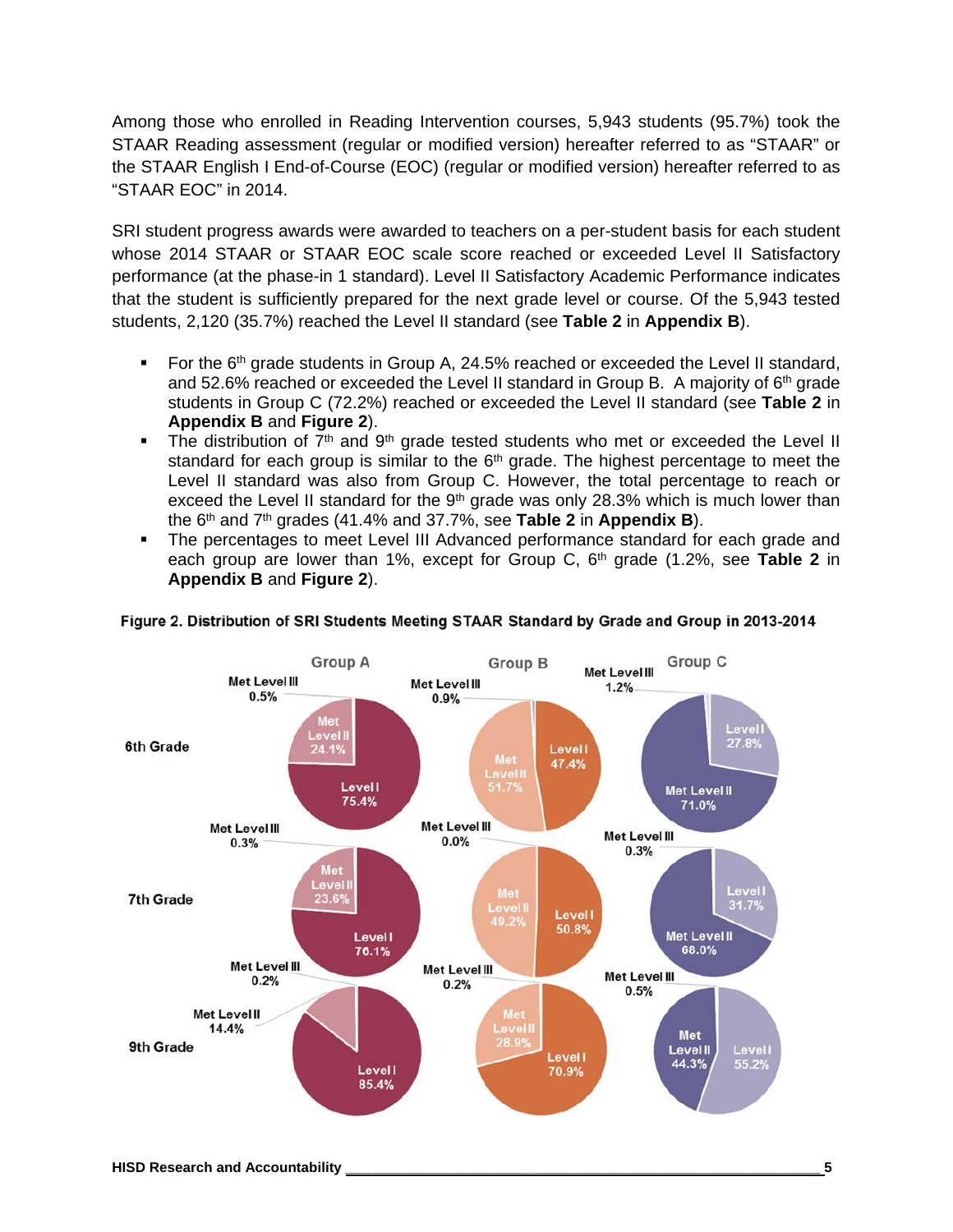In the 2013–2014 school year, the  $6<sup>th</sup>$  grade students who took STAAR Reading assessment increased their scores on average by 41.2 points (Group A), 33.2 points (Group B), and 34.4 points (Group C) (see **Table 3** in **Appendix B**). For the 7th grade students, their reading scores increased by 71.5 points, 83.1 points, and 82.3 points for Groups A, B, and C, respectively (see **Table 3** in **Appendix B**).

The STAAR assessment for grades 3-8 reading is a vertical scale score, and therefore can be used to evaluate a student's progress across grades. As such, a paired t-test analysis was used to examine whether or not  $6<sup>th</sup>$  and  $7<sup>th</sup>$  STAAR reading performance improved after students enrolled in the SRI Intervention courses in 2013–2014 school year.

- The paired t-tests indicated that performance improvement for each group was statistically significant (p<0.01 for the 6th and 7th grades) from 2013 to 2014 (see **Table 3** in **Appendix B**).
- For 6<sup>th</sup> grade students, approximately 70% of students had increased their STAAR reading assessment scores (see **Figure 3**).
- For the  $7<sup>th</sup>$  grade students, almost 90% had increased their STAAR reading assessment scores (see **Figure 3**).





To determine growth between the 9<sup>th</sup> grade STAAR English I EOC and 8<sup>th</sup> grade STAAR Reading assessment, the district must wait for the state to publish the growth expectation in scale scores. This has not been released. Future analyses can include comparisons for these grade levels. Therefore, the only available analysis is to compare 2014 SRI students' 2014 STAAR/EOC Reading/English I performance by seeing if they met or did not meet the Level II performance standard in 2013 (see **Table 4** in **Appendix B** and **Figure 4**).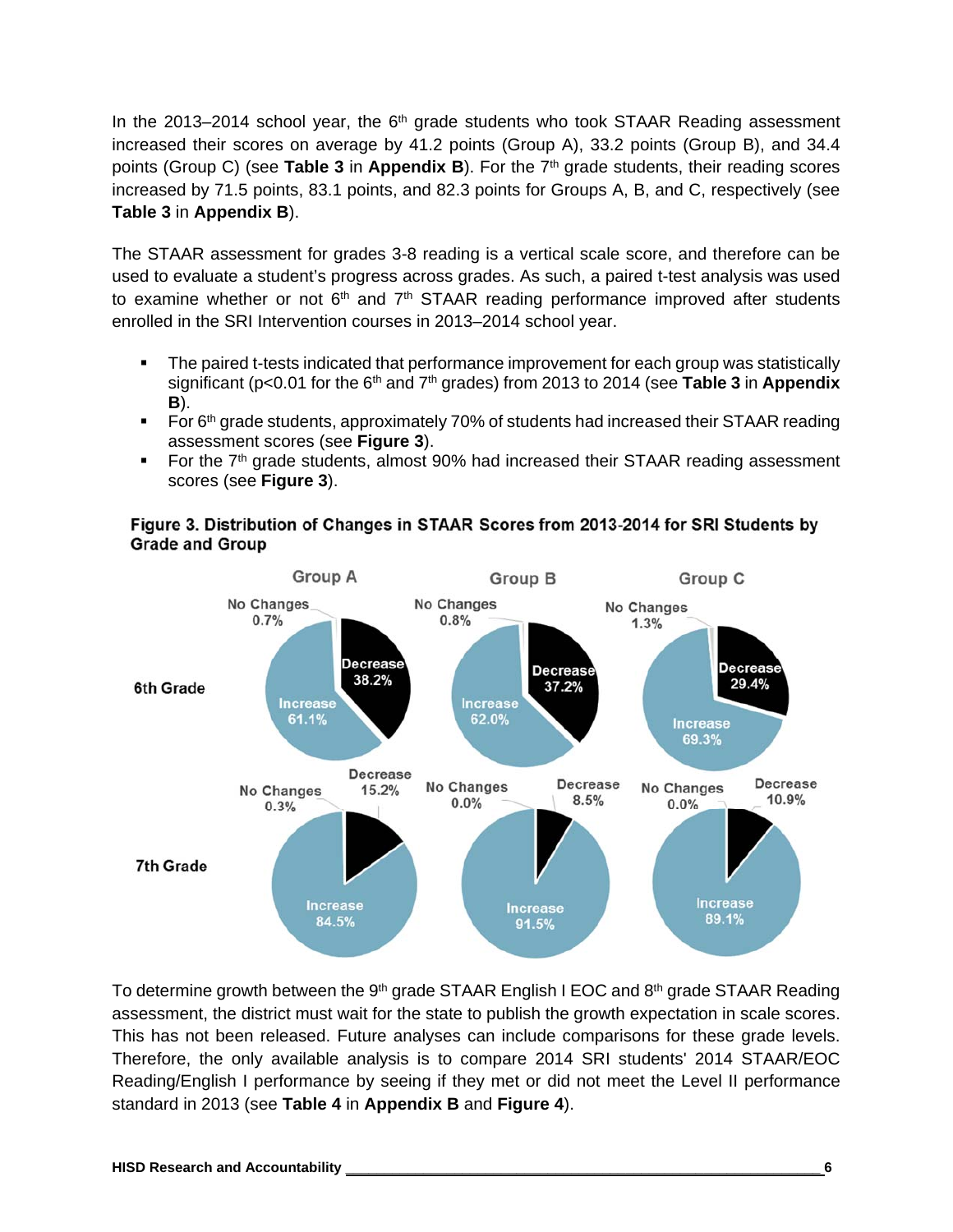- **Although SRI students were selected by their lower NPR/PR (below 40<sup>th</sup> NPR/PR on the** Stanford or STAAR), over half of them had met the Level II phase-in 1 performance standard on the STAAR in 2013, except for the  $7<sup>th</sup>$  grade (52.1% for the  $6<sup>th</sup>$  grade, 13.8% for the 7<sup>th</sup> grade and 61.3% for the 9<sup>th</sup> grade, see **Table 4** in **Appendix B** for more details).
- A lower percentage meeting the Level II performance standard on the STAAR reading assessment in 2013 for the  $7<sup>th</sup>$  grade can partly explain why the  $7<sup>th</sup>$  grade students had more improvements in 2014 STAAR performance than the other two grades after Reading Intervention.

**Figure 4a** shows the distribution of SRI students' reading performance in the current year if they met the Level II performance standard in the previous year. The results show that  $6<sup>th</sup>$  and  $7<sup>th</sup>$  grade students had better performance than the 9<sup>th</sup> grade students did.

- $\blacksquare$  42.2% of the 6<sup>th</sup> grade students and 33.2% of the 7<sup>th</sup> grade students who had met Level II in 2013 did not meet the Level II standard in 2014.
- 61.2% of the 9th grade students did not meet the Level II performance standard in 2014 even though they previously performed satisfactorily on the STAAR Reading assessment in 2013.



#### Figure 4a. Distribution of 2014 Reading Performance for SRI Students Who Met 2013 STAAR Level II Satisfactory by Grade

In contrast, **Figure 4b** presents the distribution of SRI students' reading performance in the current year if they did not meet Level II in the previous year. For those who did not meet the Level II performance standard in 2013, the percentage of students who met the Level II standard in 2014 was lower than those who met Level II in the previous year.

- 33% of the 7<sup>th</sup> grade students who had previously performed unsatisfactorily on STAAR met or exceeded the Level II performance standard in 2014 and performed better than the 6<sup>th</sup> and 9<sup>th</sup> grade students did.
- The 9<sup>th</sup> grade students had the lowest performance on STAAR due to the fact that approximately 90% of the students did not meet the Level II performance standard in 2014.
- For the 9<sup>th</sup> grade students who did not meet the 2013 Level II performance standard, only 11.2% met the 2014 STAAR EOC Level II Satisfactory performance standard.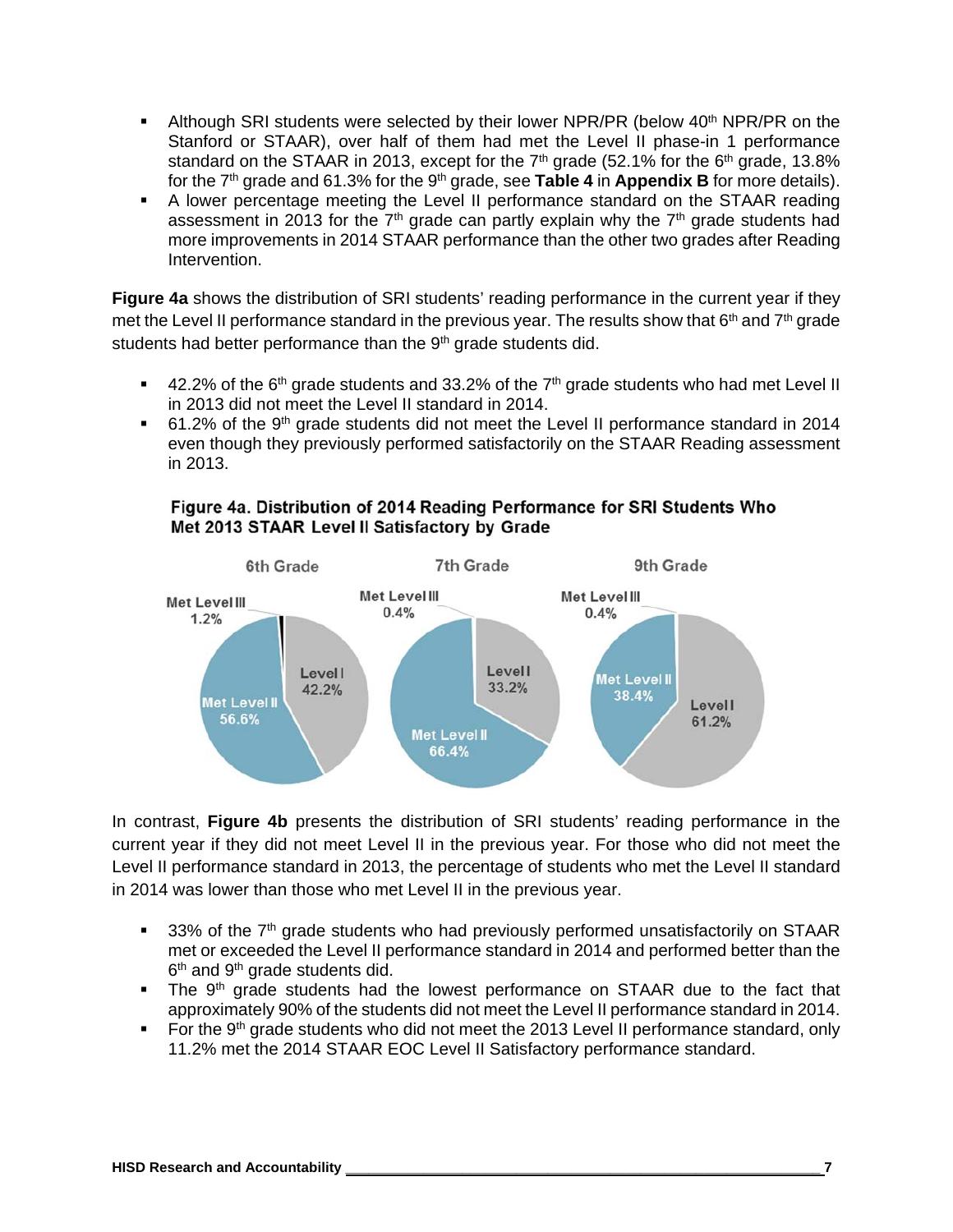#### Figure 4b. Distribution of 2014 Reading Performance for SRI Students Who Did Not Meet 2013 STAAR Level II Satisfactory by Grade



The distributions of the two groups (satisfactory and unsatisfactory performance on STAAR reading in 2013) in 2014 are quite different so it is necessary to further understand the STAAR difference between the current and previous year based on their 2013 STAAR performance. The results from the paired t-test analysis for the 6<sup>th</sup> and 7<sup>th</sup> grades are very similar (see Table 5 in **Appendix B**).

- First, the score differences between 2013 and 2014 are statistically significant ( $p < 0.01$ ).
- Secondly, the 2014 score is significantly higher than the 2013 score for the group with unsatisfactory performance.
- Finally, the 2014 score is significantly lower than the 2013 score for the group meeting the satisfactory performance level.

In summary, those students performed better after taking SRI courses if they did not meet STAAR Level II in 2013. On the other hand, for those students who met STAAR Level II in the previous year, their reading performance in the current year declined (based on scale scores) after Reading Intervention courses.

#### **SRI Award Program Payout Report**

For the 2013–2014 SRI Award year, 141 teachers taught one or more of the Reading Intervention courses for at least one full semester to the  $6<sup>th</sup>$ ,  $7<sup>th</sup>$  and  $9<sup>th</sup>$  grade students and were eligible for the SRI program. The student performance incentive was determined by each student's reading performance in 2014 for their respective group (Group A, B, or C). Each eligible teacher received the amount specified per qualifying student in **Appendix A**, which ranged from \$150 to \$750 per student. The total maximum possible student performance award was capped at \$7,000, regardless of the total number of students who were taught by the teacher and who actually obtained a reading score at one of the specified levels.

- A total of \$346,150 in student performance awards was paid to 82 teachers (see **Table 6** in **Appendix B**).
- The average award was \$4,221, minimum was \$375, and maximum was \$7,000. A total of 24 SRI teachers received the maximum award.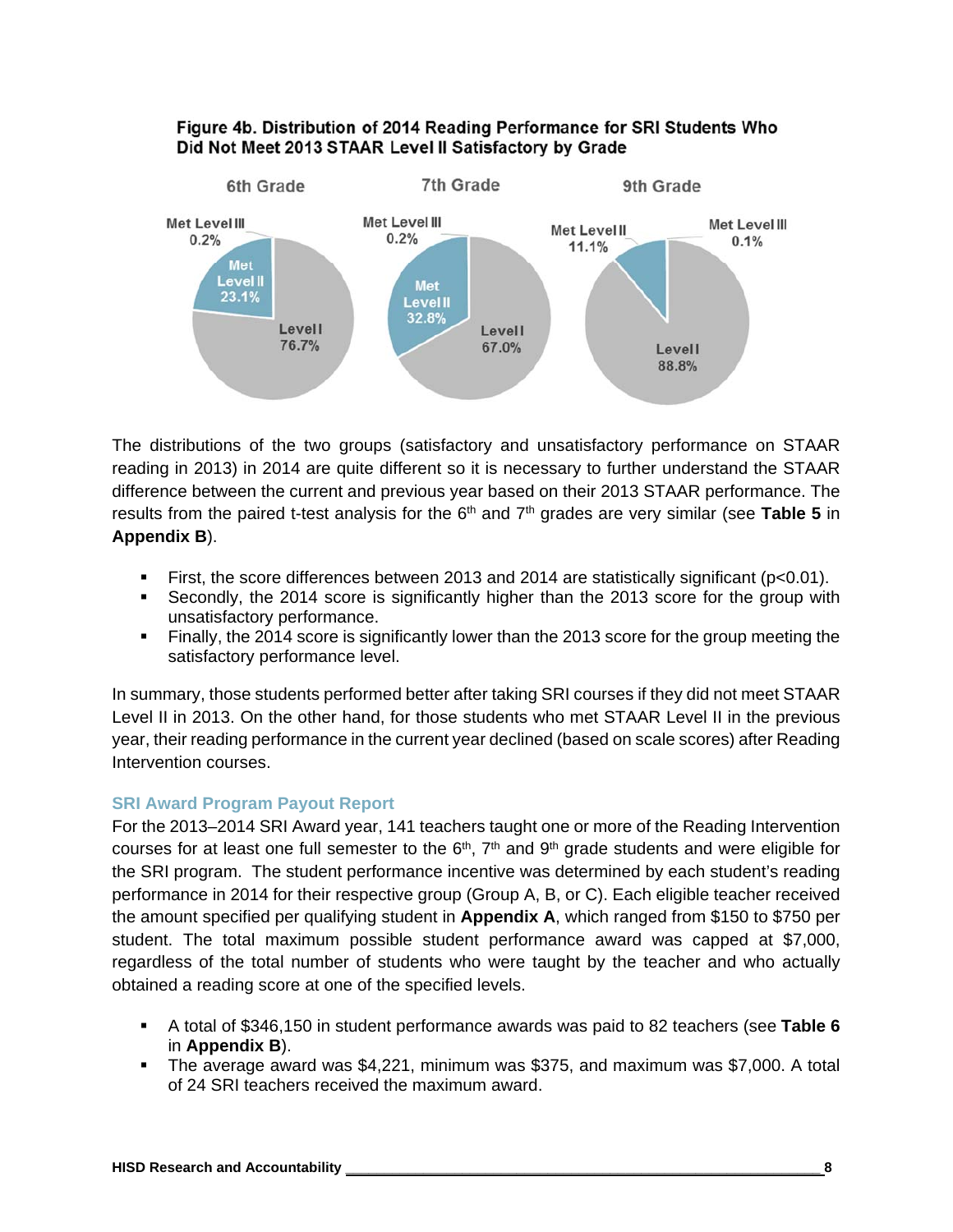Of the 141 teachers, a total of 73 had a 2013 EVAAS (teacher value-added) reading score (see **Table 7** in **Appendix B**).

- The majority of teachers (37) had a gain index between -0.99 and 0.99 (not detectably different from average), and only five had a gain index above 2.0 (2 or more standard errors above average).
- The number of teachers with a gain index above 2.0 or between 1.0 and 1.99 was relatively low (total of 11, see **Table 7** in **Appendix B**).
- However, these two groups received the most awards and the highest amounts. Although SRI teachers had lower-than-expected teacher gain indices, these scores may be misleading as the EVAAS calculations for SRI teachers may or may not have included the SRI students along with other students in non-SRI classes, depending on the campus linkage process.

The total amount of \$346,150 was not awarded evenly among the three student groups (A, B and C) (see **Table 8** in **Appendix B**).

 The largest amounts (60.5%) were award to the teachers who taught Reading Intervention courses for students in the Group A. The second largest amounts (23.8%) were awarded to the teachers who taught students in Group B, and 15.8% was awarded to Group C.

#### **Program Change for 2014-2015 School Year**

The Secondary Reading Initiative (SRI) will continue for the 2014–2015 school year, and it will expand to include 8<sup>th</sup> grade. Therefore, the SRI program will include students in grades 6–9 in the following school year. During the 2014–2015 school year, all training will occur during contract hours. Therefore, there will be no Professional Development Incentive Pay. Additionally, because SRI teachers are eligible for ASPIRE (the district-wide teacher performance pay program), there will be no Student Performance Incentive Pay for 2014–2015 SRI program.

#### **Conclusions**

The Secondary Reading Initiative (SRI) for 2013–2014 was in its second year of implementation in HISD. Compared to the first year, the total number of students who enrolled in 2013-2014 SRI Reading Intervention courses was higher than in 2012-2013 (5,943 vs. 4,725) but the percentage of students meeting Level II performance standard for 2013–2014 was lower than for 2012–2013 (35.7% vs. 42.2%). The reason could be due to the fact that the criterion to be included in the Reading Intervention courses was made more restrictive (students at less than the 40<sup>th</sup> percentile instead of the 50<sup>th</sup> percentile). SRI students increased their STAAR scale scores in the 2013– 2014 school year, on average, by 41 points and 78 points, for grade 6 and 7, respectively.

Overall, 43% of 2014 SRI students met the Level II performance standard on the STAAR reading assessment in 2013 and approximately half of them also met the STAAR Level II performance standard in 2014. On the other hand, for those who did not meet the satisfactory Level II performance standard in 2013, only one quarter of the SRI students met or exceeded the Level II Satisfactory performance standard in 2014. When comparing the 2014 STAAR performance by grade level,  $6<sup>th</sup>$  and  $7<sup>th</sup>$  grade students had better performance than  $9<sup>th</sup>$  grade students.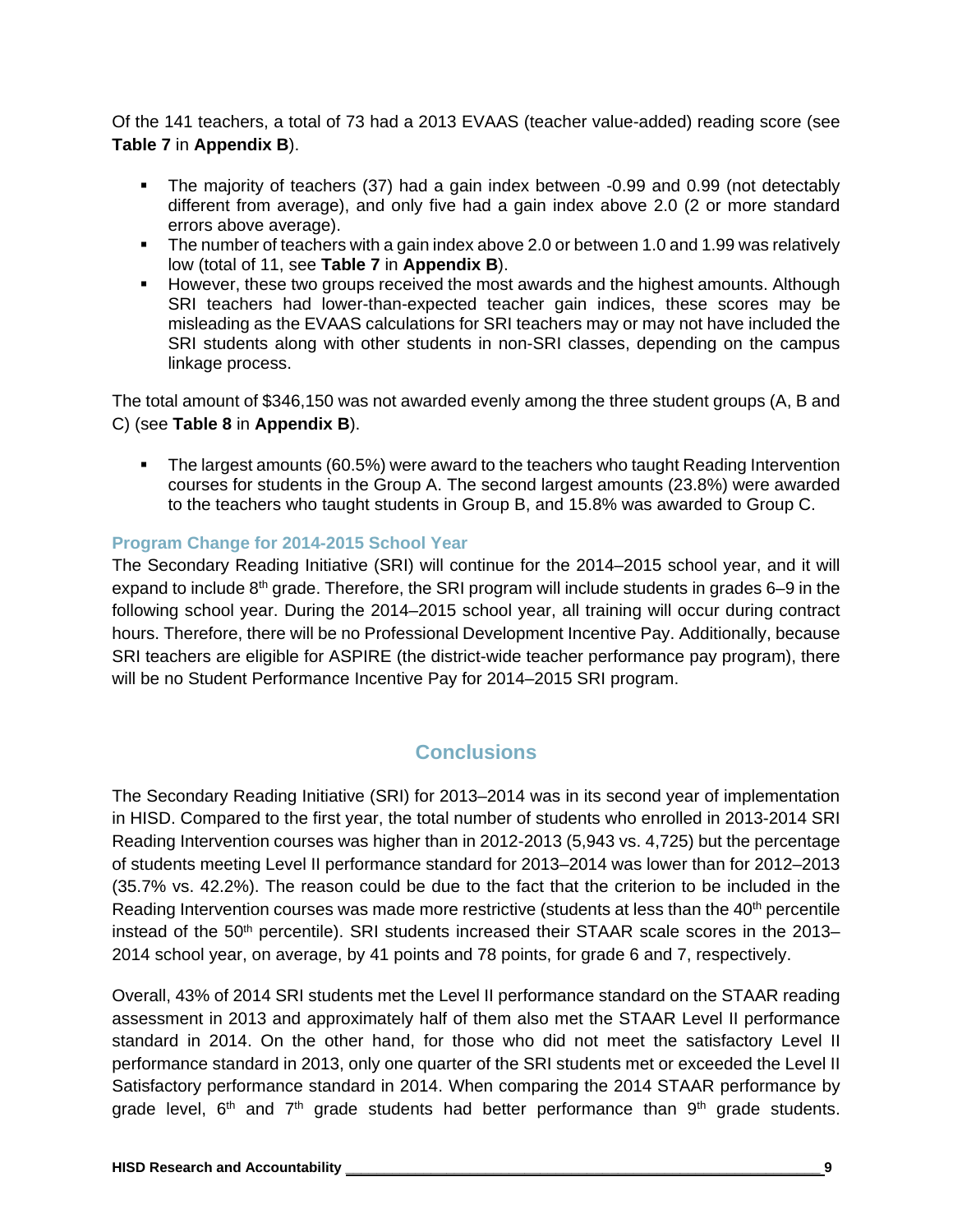Approximately two-thirds of the  $9<sup>th</sup>$  grade students did not meet the Level II Satisfactory performance standard in 2014 even though they previously met the STAAR Reading Level II Satisfactory performance standard. Approximately 90% of 9<sup>th</sup> grade students did not meet the Level II Satisfactory performance standard in 2014 if they did not meet STAAR Level II in 2013. Generally, the students in the 2013–2014 SRI program performed better than the 2012–2013 SRI students for those who did not meet the STAAR Level II Satisfactory performance standard in the previous year, but not for those who performed satisfactorily in the previous year. Over 60% of the total students met the Level II Satisfactory performance standard for 2013 SRI program if they previously met the STAAR Reading Level II Satisfactory performance standard (60.9% vs. 48.7%) and 18.3% met the Level II Satisfactory performance standard in 2013 if they did not meet the STAAR Level II Satisfactory performance in 2012 (18.3% vs. 25.0%).

For the 2013–2014 SRI Award year, 141 teachers were eligible for the SRI student performance award, and a total of \$346,150 in student performance awards were paid to 82 teachers. Among the SRI teachers who received awards for student performance, amounts ranged from \$375 to \$7,000 with an average award of \$4,221.The total number of teachers awarded the incentive and the total amount awarded for the 2013–2014 SRI program was lower than those from the 2012– 2013 SRI program year (82 vs. 89; \$346,150 vs. \$383,775).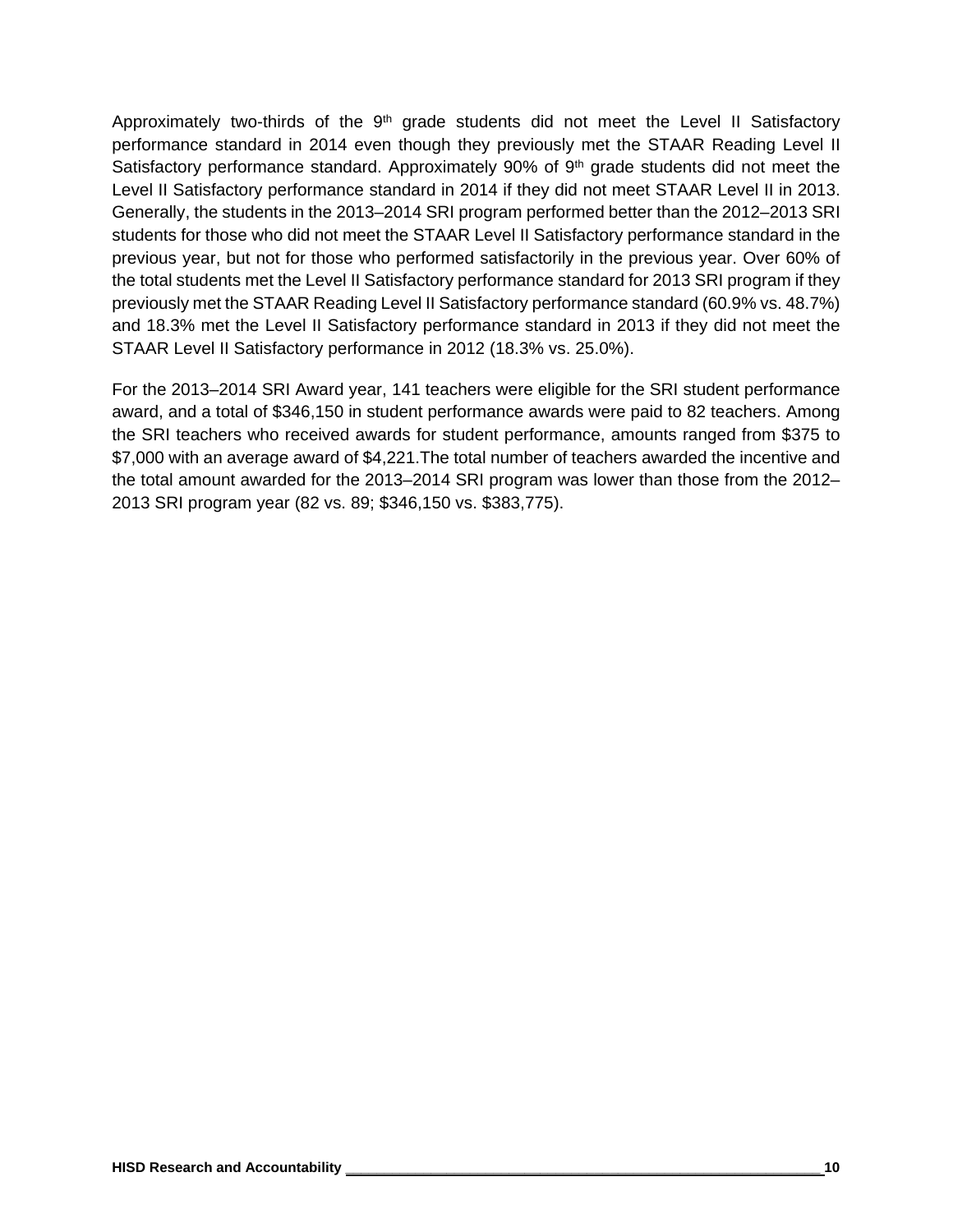#### **APPENDIX A**

| Table A. Incentive Amount Per Student At Selected STAAR Standard in 2014 |                                                                                    |                                                               |        |  |  |  |
|--------------------------------------------------------------------------|------------------------------------------------------------------------------------|---------------------------------------------------------------|--------|--|--|--|
| Group                                                                    | <b>Prior Year NRT NPR or Prior</b><br><b>Year STAAR Within-District</b><br>Ranking | <b>Qualifying Standard on STAAR</b><br>or STAAR EOC English I | Amount |  |  |  |
| A                                                                        | $1st$ - 15 <sup>th</sup> NPR                                                       | Level II Met Standard                                         | \$750  |  |  |  |
| B                                                                        | $16^{th}$ - $25^{th}$ NPR                                                          | Level II Met Standard                                         | \$250  |  |  |  |
|                                                                          |                                                                                    | Scale Score Above Level II and 1/4<br>way to Level III        | \$500  |  |  |  |
| C                                                                        | $26^{th}$ - $39^{th}$ NPR                                                          | Level II Met Standard                                         | \$150  |  |  |  |
|                                                                          |                                                                                    | Scale Score Above Level II and 1/2<br>way to Level III        | \$250  |  |  |  |

#### 2013–2014 Secondary Reading Initiative Incentive Payout Model

| Table B. STAAR Level II and Level III Cut Scores by Grade and Subject in 2014 |                |                           |                                     |                            |  |  |
|-------------------------------------------------------------------------------|----------------|---------------------------|-------------------------------------|----------------------------|--|--|
| Grade                                                                         | <b>Subject</b> | <b>Test</b>               | Level II Phase-in 1<br>Satisfactory | <b>Level III- Advanced</b> |  |  |
| 6                                                                             | Reading        | <b>STAAR</b>              | 1504                                | 1718                       |  |  |
|                                                                               |                | STAAR-Modified            | 2800                                | 3316                       |  |  |
| $\overline{7}$                                                                | Reading        | <b>STAAR</b>              | 1556                                | 1753                       |  |  |
|                                                                               |                | STAAR-Modified            | 2800                                | 3368                       |  |  |
| 9                                                                             | English I      | <b>STAAR EOC</b>          | 3750                                | 4691                       |  |  |
|                                                                               |                | <b>STAAR EOC-Modified</b> | 2800                                | 3359                       |  |  |

Source: TEA Raw Score Conversion Tables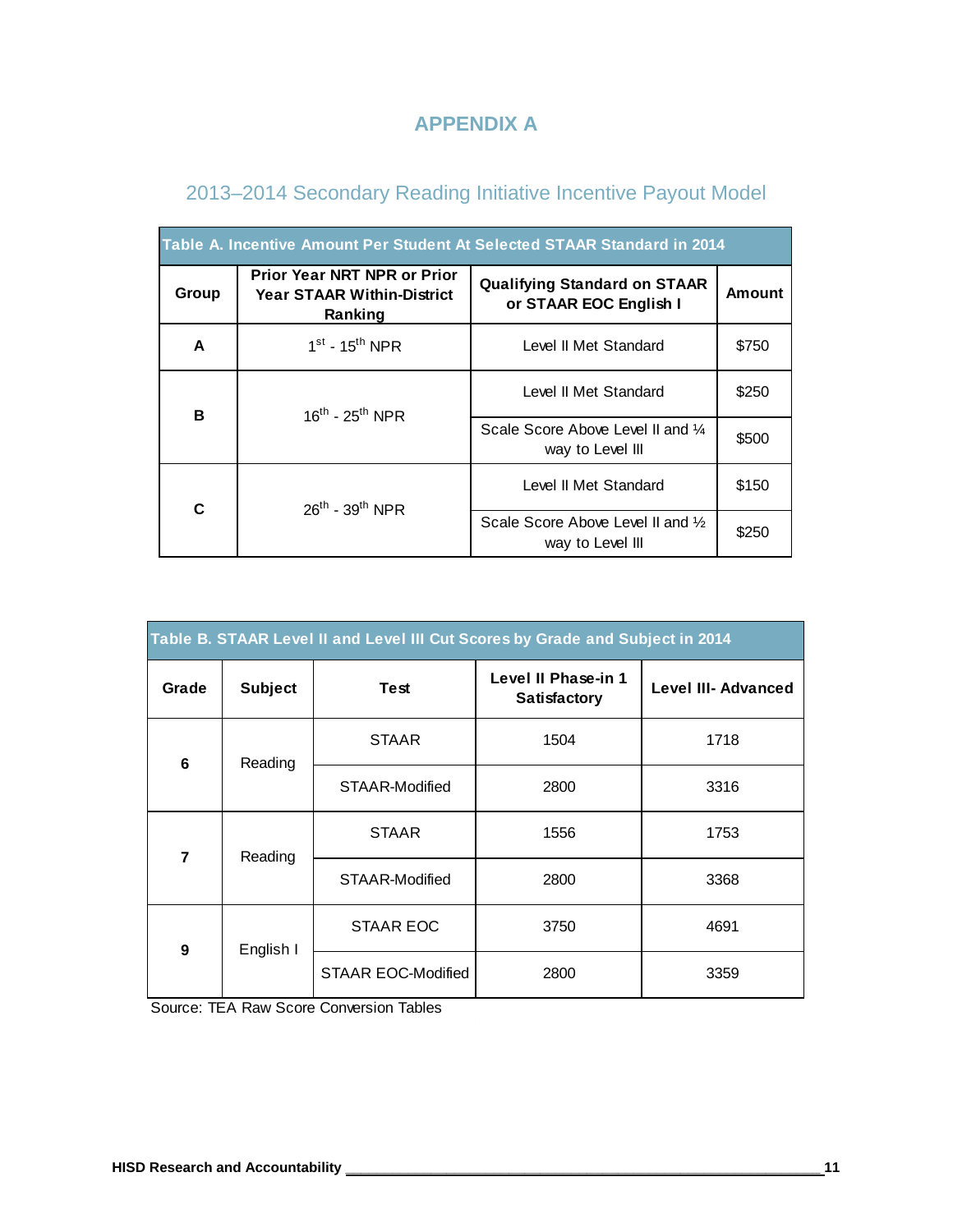#### **APPENDIX B**

#### **Tables**

| Table 1. Numbers of Students Enrolled in SRI Courses and Took STAAR Exam by Grade and<br><b>Group in 2013-2014</b> |                 |                                         |                      |                |                |  |
|--------------------------------------------------------------------------------------------------------------------|-----------------|-----------------------------------------|----------------------|----------------|----------------|--|
| Gradel                                                                                                             |                 | Group*                                  | # of Enrolled Course | # of Took Exam | % of Took Exam |  |
|                                                                                                                    | A               | $1st - 15th NPR$                        | 1,117                | 1,088          | 97.4%          |  |
| 6                                                                                                                  | B               | $16^{\text{th}}$ - $25^{\text{th}}$ NPR | 484                  | 468            | 96.7%          |  |
|                                                                                                                    | С               | 26 <sup>th</sup> - 39 <sup>th</sup> NPR | 446                  | 428            | 96.0%          |  |
|                                                                                                                    | <b>Subtotal</b> |                                         | 2,047                | 1,984          | 96.9%          |  |
|                                                                                                                    | A               | $1st - 15th NPR$                        | 1,164                | 1,124          | 96.6%          |  |
| $\overline{7}$                                                                                                     | B               | $16^{\text{th}}$ - $25^{\text{th}}$ NPR | 457                  | 441            | 96.5%          |  |
|                                                                                                                    | С               | 26 <sup>th</sup> - 39 <sup>th</sup> NPR | 350                  | 341            | 97.4%          |  |
|                                                                                                                    | <b>Subtotal</b> |                                         | 1,971                | 1,906          | 96.7%          |  |
|                                                                                                                    | A               | $1st - 15th NPR$                        | 907                  | 832            | 91.7%          |  |
| 9                                                                                                                  | B               | $16^{th}$ - $25^{th}$ NPR               | 601                  | 567            | 94.3%          |  |
|                                                                                                                    | $\mathsf C$     | 26 <sup>th</sup> - 39 <sup>th</sup> NPR | 685                  | 654            | 95.5%          |  |
| Subtotal                                                                                                           |                 |                                         | 2,193                | 2,053          | 93.6%          |  |
| Total                                                                                                              |                 |                                         | 6,211                | 5,943          | 95.7%          |  |

Group\*: Prior Year NRT NPR or Prior Year STAAR Within-District Ranking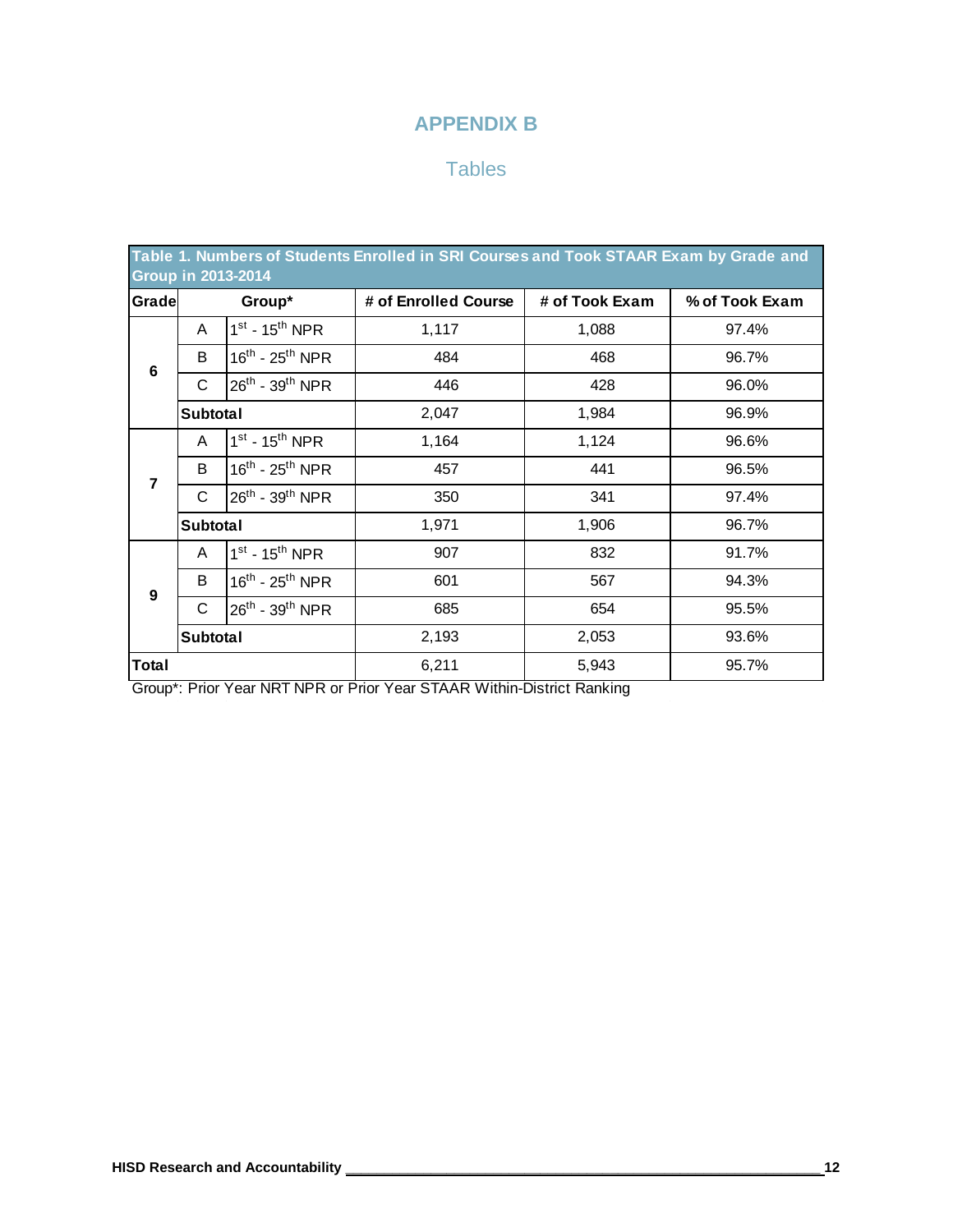| Table 2. Numbers and Percentages of Tested Students Met Standard (STAAR Reading or STAAR English I EOC) by Grade and Group in 2013-2014 |              |                                |                   |                             |                             |                                                    |                                                    |  |
|-----------------------------------------------------------------------------------------------------------------------------------------|--------------|--------------------------------|-------------------|-----------------------------|-----------------------------|----------------------------------------------------|----------------------------------------------------|--|
| Grade                                                                                                                                   | Group        | <b>Qualifying Standard</b>     | # of Took<br>Exam | # of Met<br><b>Standard</b> | % of Met<br><b>Standard</b> | % of Met Level II<br><b>Standard in each Group</b> | % of Met Level II<br><b>Standard in each Grade</b> |  |
|                                                                                                                                         | A            | Level II - Satistactory        | 1,088             | 262                         | 24.1%                       | 24.5%                                              |                                                    |  |
|                                                                                                                                         |              | Level III - Advanced           |                   | 5                           | 0.5%                        |                                                    |                                                    |  |
| 6                                                                                                                                       | B            | Level II - Satistactory        | 468               | 242                         | 51.7%                       | 52.6%                                              | 41.4%                                              |  |
|                                                                                                                                         |              | Level III - Advanced           |                   | 4                           | 0.9%                        |                                                    |                                                    |  |
|                                                                                                                                         | $\mathsf{C}$ | Level II - Satistactory        | 428               | 304                         | 71.0%                       | 72.2%                                              |                                                    |  |
|                                                                                                                                         |              | Level III - Advanced           |                   | 5                           | 1.2%                        |                                                    |                                                    |  |
|                                                                                                                                         | A            | Level II - Satistactory        | 1,124             | 265                         | 23.6%                       | 23.8%                                              | 37.7%                                              |  |
|                                                                                                                                         |              | Level III - Advanced           |                   | 3                           | 0.3%                        |                                                    |                                                    |  |
| $\overline{7}$                                                                                                                          | B            | Level II - Satistactory        | 441               | 217                         | 49.2%                       | 49.2%                                              |                                                    |  |
|                                                                                                                                         |              | Level III - Advanced           |                   | 0                           | 0.0%                        |                                                    |                                                    |  |
|                                                                                                                                         | $\mathsf{C}$ | Level II - Satistactory        | 341               | 232                         | 68.0%                       | 68.3%                                              |                                                    |  |
|                                                                                                                                         |              | Level III - Advanced           |                   | $\mathbf 1$                 | 0.3%                        |                                                    |                                                    |  |
|                                                                                                                                         | $\mathsf{A}$ | Level II - Satistactory        | 832               | 120                         | 14.4%                       | 14.7%                                              | 28.3%                                              |  |
|                                                                                                                                         |              | Level III - Advanced           |                   | 2                           | 0.2%                        |                                                    |                                                    |  |
| 9                                                                                                                                       | B            | Level II - Satistactory        | 567               | 164                         | 28.9%                       | 29.1%                                              |                                                    |  |
|                                                                                                                                         |              | Level III - Advanced           |                   | $\mathbf{1}$                | 0.2%                        |                                                    |                                                    |  |
|                                                                                                                                         | $\mathbf C$  | Level II - Satistactory        | 654               | 290                         | 44.3%                       | 44.8%                                              |                                                    |  |
|                                                                                                                                         |              | Level III - Advanced           |                   | 3                           | 0.5%                        |                                                    |                                                    |  |
|                                                                                                                                         | <b>Total</b> | <b>Level II - Satistactory</b> | 5,943             | 2,120                       |                             | 35.7%                                              |                                                    |  |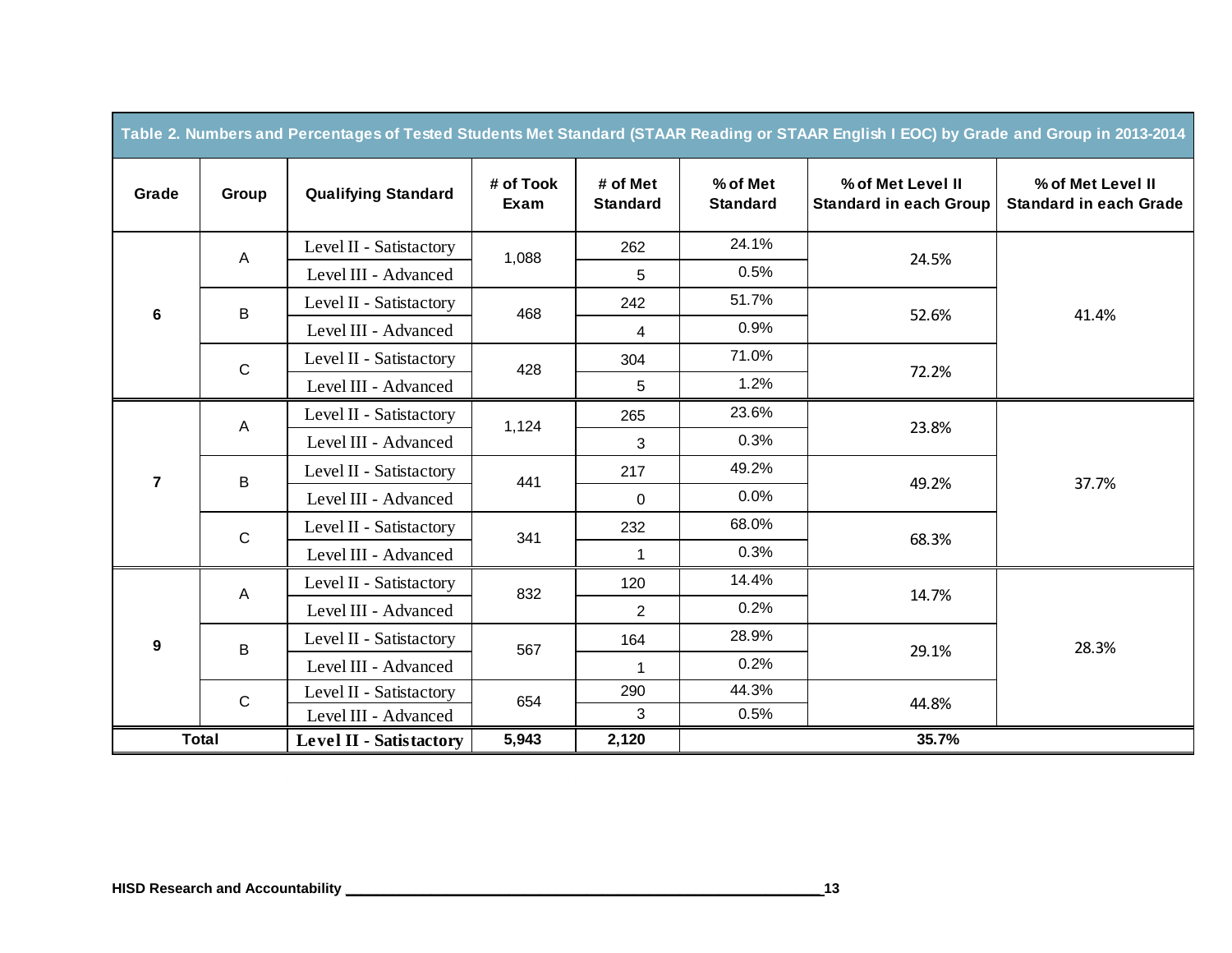| Table 3. Comparison of Student Performance in STAAR Reading* by Grade and Group<br><b>between 2013 and 2014</b> |             |          |                                  |       |             |       |  |
|-----------------------------------------------------------------------------------------------------------------|-------------|----------|----------------------------------|-------|-------------|-------|--|
|                                                                                                                 | Grade Group | Year     | <b>Average STAAR Performance</b> |       | $\mathbf t$ | pr.   |  |
|                                                                                                                 |             | 2014     | 1633.7                           |       |             |       |  |
|                                                                                                                 | A           | 2013     | 1592.5                           | 3.571 | 0.0002      |       |  |
|                                                                                                                 |             | Progress | 41.2                             |       |             |       |  |
|                                                                                                                 |             | 2014     | 1528.8                           |       |             |       |  |
| $\bf 6$                                                                                                         | В           | 2013     | 1495.6                           | 467   | 3.103       | 0.001 |  |
|                                                                                                                 |             | Progress | 33.2                             |       |             |       |  |
|                                                                                                                 |             | 2014     | 1551.8                           |       |             |       |  |
|                                                                                                                 | C           | 2013     | 1517.4                           | 425   | 4.488       | 0.000 |  |
|                                                                                                                 |             | Progress | 34.4                             |       |             |       |  |
|                                                                                                                 |             | 2014     | 1634.6                           |       |             |       |  |
|                                                                                                                 | A           | 2013     | 1563.1                           | 1,114 |             | 0.000 |  |
|                                                                                                                 |             | Progress | 71.5                             |       |             |       |  |
|                                                                                                                 |             | 2014     | 1567.2                           |       |             |       |  |
| $\overline{7}$                                                                                                  | B           | 2013     | 1484.1                           | 441   | 15.591      | 0.000 |  |
|                                                                                                                 |             | Progress | 83.1                             |       |             |       |  |
|                                                                                                                 |             | 2014     | 1574.0                           |       |             |       |  |
|                                                                                                                 | $\mathbf c$ | 2013     | 1491.7                           | 339   | 10.303      | 0.000 |  |
|                                                                                                                 |             | Progress | 82.3                             |       |             |       |  |
|                                                                                                                 |             | 2014     | 3384.7                           |       |             |       |  |
|                                                                                                                 | A           | 2013     | 1662.9                           | 829   |             |       |  |
|                                                                                                                 |             | Progress | 1721.8                           |       |             |       |  |
|                                                                                                                 |             | 2014     | 3577.1                           |       |             |       |  |
| $\boldsymbol{9}$                                                                                                | B           | 2013     | 1599.4                           | 558   |             |       |  |
|                                                                                                                 |             | Progress | 1977.7                           |       |             |       |  |
|                                                                                                                 |             | 2014     | 3685.5                           |       |             |       |  |
|                                                                                                                 | $\mathbf c$ | 2013     | 1632.7                           | 644   |             |       |  |
|                                                                                                                 |             | Progress | 2052.7                           |       |             |       |  |

\*Only Grades 6 and 7 student reading score scales can be applied in the paired t-test analysis.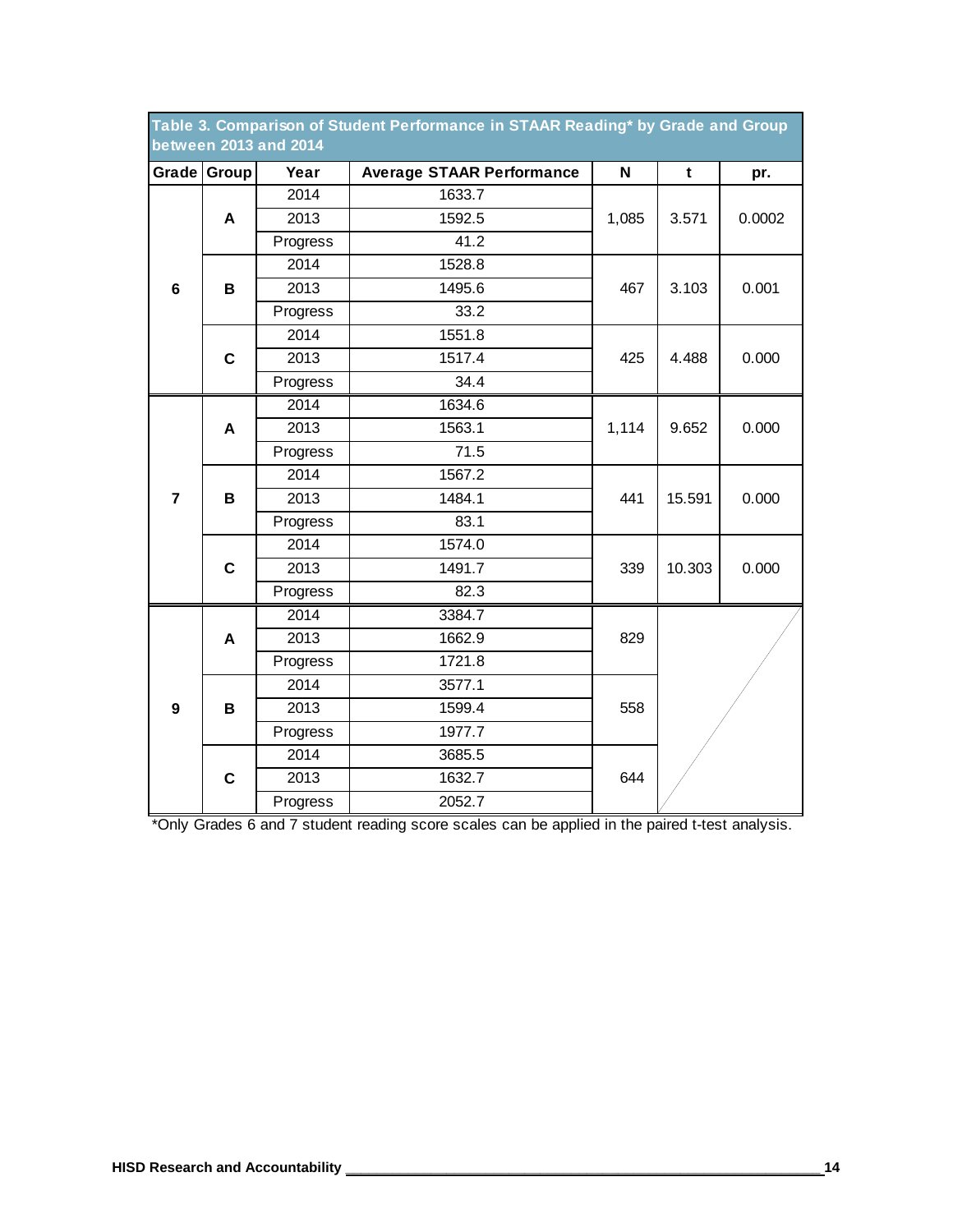| Table 4. Crosstable in STAAR Performance between 2013 and 2014 by Grade |                    |       |       |                    |       |       |
|-------------------------------------------------------------------------|--------------------|-------|-------|--------------------|-------|-------|
| Grade                                                                   |                    | 2013  |       | 2014               |       |       |
|                                                                         | <b>Performance</b> | #     | %     | <b>Performance</b> | #     | %     |
|                                                                         |                    |       |       | Level I            | 726   | 76.7% |
|                                                                         | Level I            | 947   | 47.9% | Met Level II       | 219   | 23.1% |
| 6                                                                       |                    |       |       | Met Level III      | 2     | 0.2%  |
|                                                                         |                    |       |       | Level I            | 435   | 42.2% |
|                                                                         | Met Level II       | 1,030 | 52.1% | Met Level II       | 583   | 56.6% |
|                                                                         |                    |       |       | Met Level III      | 12    | 1.2%  |
|                                                                         |                    |       |       | Level I            | 1,093 | 67.0% |
|                                                                         | Level I            | 1632  | 86.2% | Met Level II       | 536   | 32.8% |
| $\overline{\mathbf{7}}$                                                 |                    |       |       | Met Level III      | 3     | 0.2%  |
|                                                                         | Met Level II       | 262   | 13.8% | Level I            | 87    | 33.2% |
|                                                                         |                    |       |       | Met Level II       | 174   | 66.4% |
|                                                                         |                    |       |       | Met Level III      | 1     | 0.4%  |
|                                                                         | Level I            | 786   | 38.7% | Level I            | 698   | 88.8% |
|                                                                         |                    |       |       | Met Level II       | 87    | 11.1% |
|                                                                         |                    |       |       | Met Level III      | 1     | 0.1%  |
| 9                                                                       |                    | 1,245 | 61.3% | Level I            | 762   | 61.2% |
|                                                                         | Met Level II       |       |       | Met Level II       | 478   | 38.4% |
|                                                                         |                    |       |       | Met Level III      | 5     | 0.4%  |
|                                                                         |                    |       |       | Level I            | 2,517 | 74.8% |
|                                                                         | Level I            | 3,365 | 57.0% | Met Level II       | 842   | 25.0% |
|                                                                         |                    |       |       | Met Level III      | 6     | 0.2%  |
| <b>Total</b>                                                            |                    |       |       | Level I            | 1,284 | 50.6% |
|                                                                         | Met Level II       | 2,537 | 43.0% | Met Level II       | 1,235 | 48.7% |
|                                                                         |                    |       |       | Met Level III      | 18    | 0.7%  |